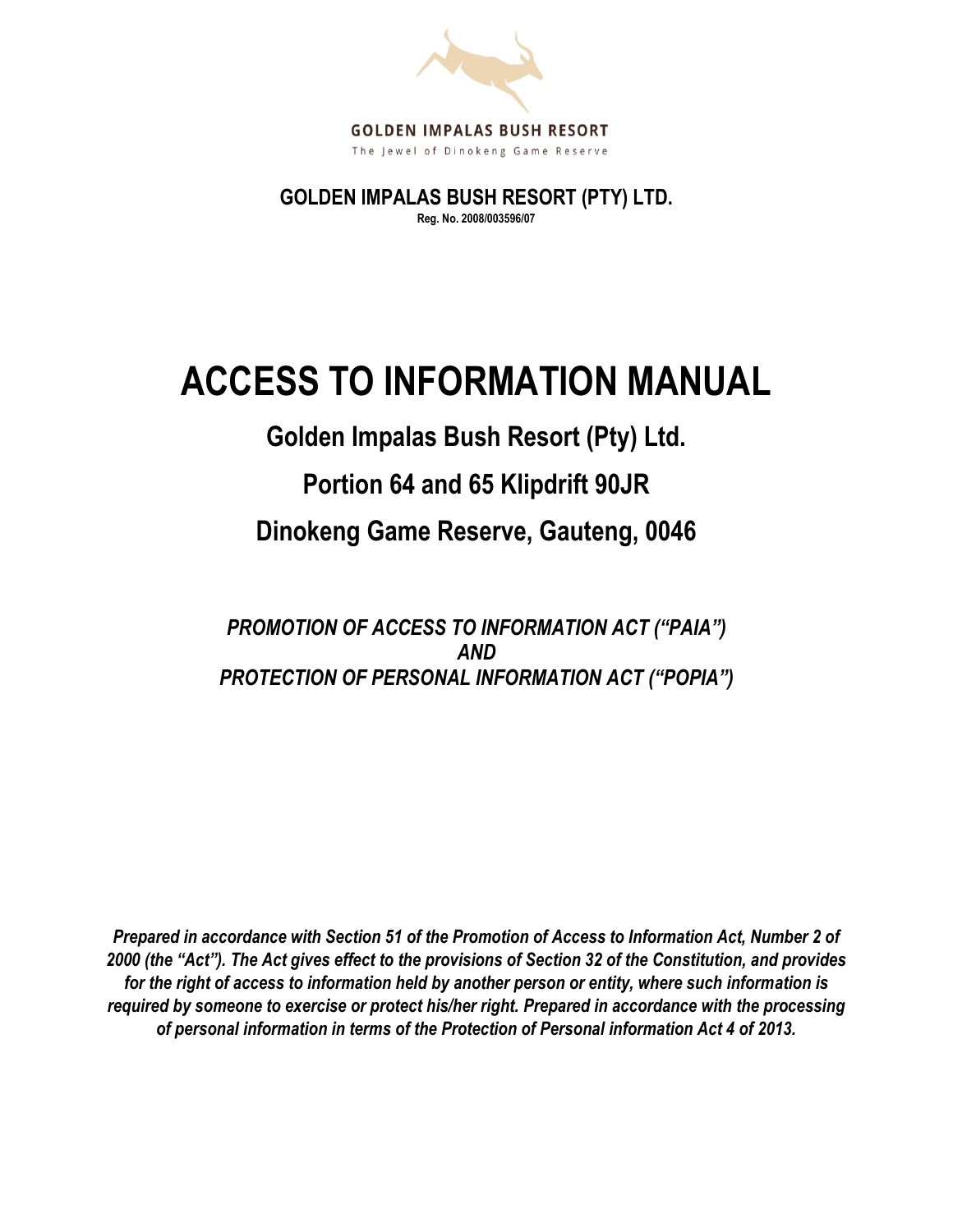#### **1. INTRODUCTION**

The Public Access to Information Act (PAIA) gives a requester the right to lodge a request for information with the information officer (head) of a private body. Company and its subsidiaries constitute private bodies. Furthermore, the Protection of Personal Information Act (POPIA) places certain obligations on the company on how and when to process, store and protect personal information.

#### **2. OVERVIEW OF COMPANY**

#### **2.1 NAME OF COMPANY**

Company Registration no. : 2008/003596/07 Nature of business : Big 5 Game Lodge

Name of Company : Golden Impalas Bush Resort (Pty) Ltd.

#### **2.2 SUBSIDIARY OF COMPANY**

No subsidiary

#### **3. BACKGROUND TO THE PROMOTION OF ACCESS TO AND THE PROTECTECTION OF INFORMATION ACTS**

The Promotion of Access to Information Act, No. 2 of 2000 (the "Act") was enacted on 3 February 2000, giving effect to the constitutional right in terms of section 32 of the Bill of Rights contained in the Constitution of the Republic of South Africa 108 of 1996 (the "Constitution") of access to any information held by the state and any information that is held by another person and that is required for the exercise or protection of any rights.

Where a request is made in terms of the Act, the body to whom the request is made is obliged to release the information, subject to applicable legislative and/or regulatory requirements, except where the Act expressly provides that the information may or must not be released. The Act sets out the relevant procedure to be adopted when requesting information from a public or a private body.

POPIA was assented to on 26 November 2013. The purpose of POPIA is to give effect to section 14 of the Constitution, being the constitutional right to privacy by protecting Personal Information and regulating the free flow and Processing of Personal Information. POPIA sets minimum conditions which all Responsible Parties must comply with so as to ensure that Personal Information is respected and protected.

In terms of section 51 of the Public Access to Information Act, all Private Bodies are required to compile an Information Manual ("PAIA Manual"). This Manual will be updated from time to time, as and when required.

#### **4. DEFINITIONS**

The following words shall bear the same meaning in PAIA and POPIA as follows:

- 4.1 **"Consent**" means a voluntary, specific and informed expression of will in terms of which a Data Subject agrees to the processing of Personal Information relating to him or her.
- 4.2 "**Data Subject"** or "DS" means the person to whom personal information relates
- 4.3 **"Minister**" means the Minister of Justice and Constitutional Development
- 4.4 ''**Operator'**' means a person who processes personal information for a responsible party in terms of a contract or mandate, without coming under the direct authority of that party;
- 4.5 "**Owner**" means, in respect of information, the person nominated as custodian of such information in terms of this policy, being the CEO;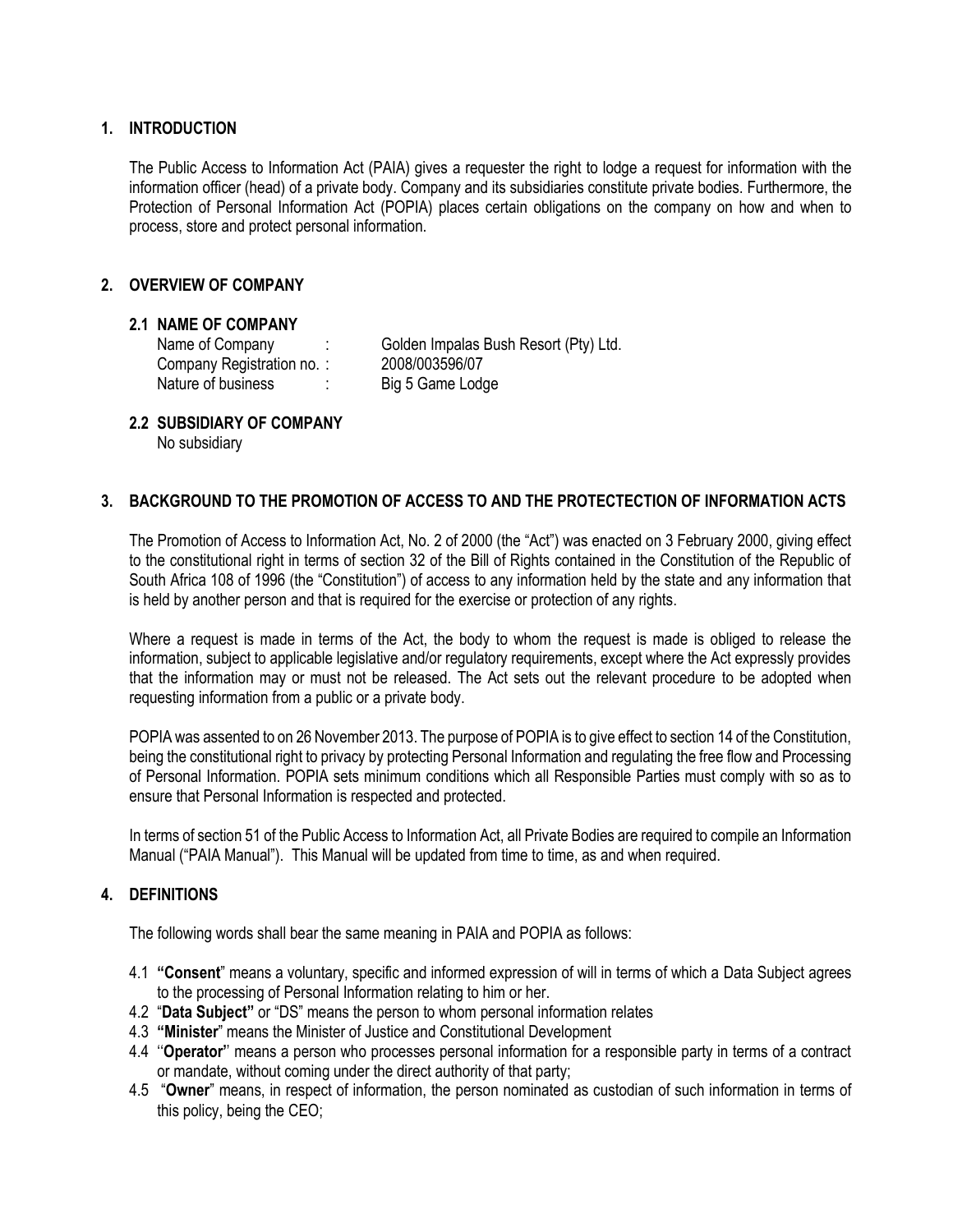- 4.6 "**Personal information"** or "PI" means information relating to an identifiable, living, natural person, and where it is applicable, an identifiable, existing juristic person including
	- 4.6.1 information relating to the race, gender, sex, pregnancy, marital status, national, ethnic or social origin, colour, sexual orientation, age, physical or mental health, well- being, disability, religion, conscience, belief, culture, language and birth of the person;
	- 4.6.2 information relating to the education or the medical, financial, criminal or employment history of the person;
	- 4.6.3 any identifying number, symbol, e-mail address, physical address, telephone number or other particular assignment to the person;
	- 4.6.4 the blood type or any other biometric information of the person;
	- 4.6.5 the personal opinions, views or preferences of the person;
	- 4.6.6 correspondence sent by the person that is implicitly or explicitly of a private or confidential nature or further correspondence that would reveal the contents of the original correspondence;
	- 4.6.7 the views or opinions of another individual about the person; and
	- 4.6.8 the name of the person if it appears with other personal information relating to the person or if the disclosure of the name itself would reveal information about the person
- 4.7 "**Private body"** means a natural person who carries or has carried on any trade, business or profession in that capacity, a partnership or juristic person.
- 4.8 "**Processing"** means any operation or activity or any set of operations, whether or not by automatic means, concerning personal information, including:
	- 4.8.1 the collection, receipt, recording, organisation, collation, storage, updating or modification, retrieval, alteration, consultation or use;
	- 4.8.2 dissemination by means of transmission, distribution or making available in any other form; or
	- 4.8.3 merging, linking, as well as blocking, degradation, erasure or destruction of information;
- 4.9 "**Public body**" means any department or state or administration in the national, provincial or local sphere of government or functionary exercising pubic power
- 4.10"**Responsible Party"** or "RP" means a public or private body or any other person which, alone or in conjunction with others, determines the purpose of and means for processing Personal Information.

#### **5. PURPOSE FOR WHICH INFORMATION IS REQUIRED**

- 5.1 The Act provides that a person may only request information in terms thereof if that information is required for the exercise or protection of a right.
- 5.2 Further, POPIA provides that a Data Subject may, upon proof of identity, request the Responsible party to confirm, free of charge, all the information it holds about the Data Subject and may request access to such information, including information about the identity of third parties who have or have had access to such information. POPIA further provides that where the Data Subject is required to pay a fee for services provided to him/her/it, the Responsible Party:
	- Must provide the Data Subject with a written estimate of the payable amount before providing the service
	- May require that the requestor pay a deposit for all or part of the fee

#### **6. CATEGORIES OF REQUESTORS**

6.1 The capacity under which a Requester requests documentation/ information will determine the category he or she falls in. Please note that the Requester category has a bearing on the conditions of access to the information.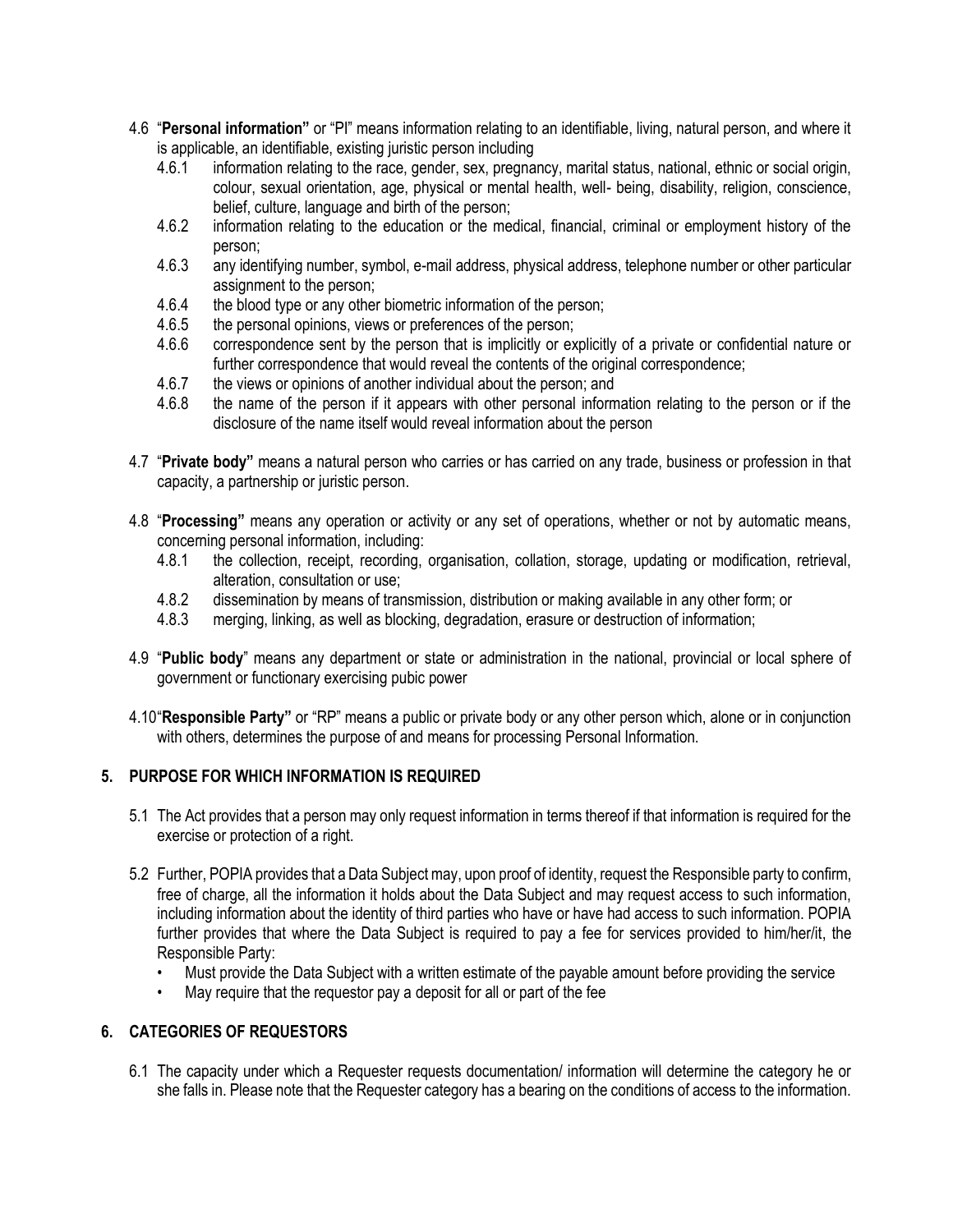- 6.2 Requesters have been classified into four categories:
	- 6.2.1 A Personal Requester: requests information about himself/herself/itself.
	- 6.2.2 A Representative Requester: requests information relating to and on behalf of someone else.
	- 6.2.3 A Third Party Requester: requests information about another person.
	- 6.2.4 A Public Body: requests information in the public interest.

#### **7. HOW TO REQUEST ACCESS TO RECORDS HELD BY THE RESPONSIBLE PARTY**

Request for access to records held must be made on **Request Form A – Attached as Annexure A hereto**

When a record is requested, the following will apply:

#### **7.1 Access to Record of Private Body Request Form** *(attached to this manual).*

- 7.1.1 On the Request Form all details must be completed, including the right the requester wants to protect by requesting the information.
- 7.1.2 If the Requester is acting on behalf of someone else (e.g. an attorney acting on behalf of a client), the signature of the other person (i.e. the client) must appear on the form and the company shall have the right to verify that the person on whose behalf the request is being made, did indeed authorize such request.
- 7.1.3 The Requester must state in which form (inspection of copy, paper copy, electronic copy, transcript, etc.) s/he wants to access the information.
- 7.1.4 If the record is part of another record, the Requester will only be granted access to that part of the record that pertains to the information s/he wants or is entitled to, and not the rest of the record.
- 7.2 Fees may be payable. These fees are prescribed by law, and can change from time to time. **The fee list attached hereto as Annexure B**
- 7.3 All requests will be evaluated against the provisions of the Act. The Act allows the Information Officer to refuse access on grounds stipulated in the Act.
- 7.4 The company is obliged under the Act to respond to the request for access to information held by it within 30 days of receipt of the request. The Act provides for other processes that can be followed by a Requester should his/her request under the Act be denied.
- 7.5 Proof of identity is required to authenticate the request and the Requester. In view hereof, a Requester will, in addition to Form A, be required to submit acceptable proof of identity such as a certified copy of their Identity Document or other legal form of identification.
- 7.6 Information will not be furnished unless a person clearly provides sufficient particulars to enable the institution to identify the right the Requester is seeking to protect as well as an explanation of why the requested information is required for the exercise or protection of that right.

#### **8. VOLUNTARY DISCLOSURE**

- 8.1 The following information is available to the public and **does not** require an application for access under the Act:
	- 8.1.1 Any information contained in any publicly accessible websites operated by the company,
	- 8.1.2 Any information published by the company in any books, magazines, brochures or other material form that has been made available to the public by the company;
- 8.2 The information referred to above may include, without limitation, the following:
	- 8.2.1 The mission and objectives of the business and all its various arms;
	- 8.2.2 The statutes, rules, regulations and policies of the company where applicable;
	- 8.2.3 The organogram/structure of the business, including names and offices of office-bearers where applicable;
	- 8.2.4 Services Offered;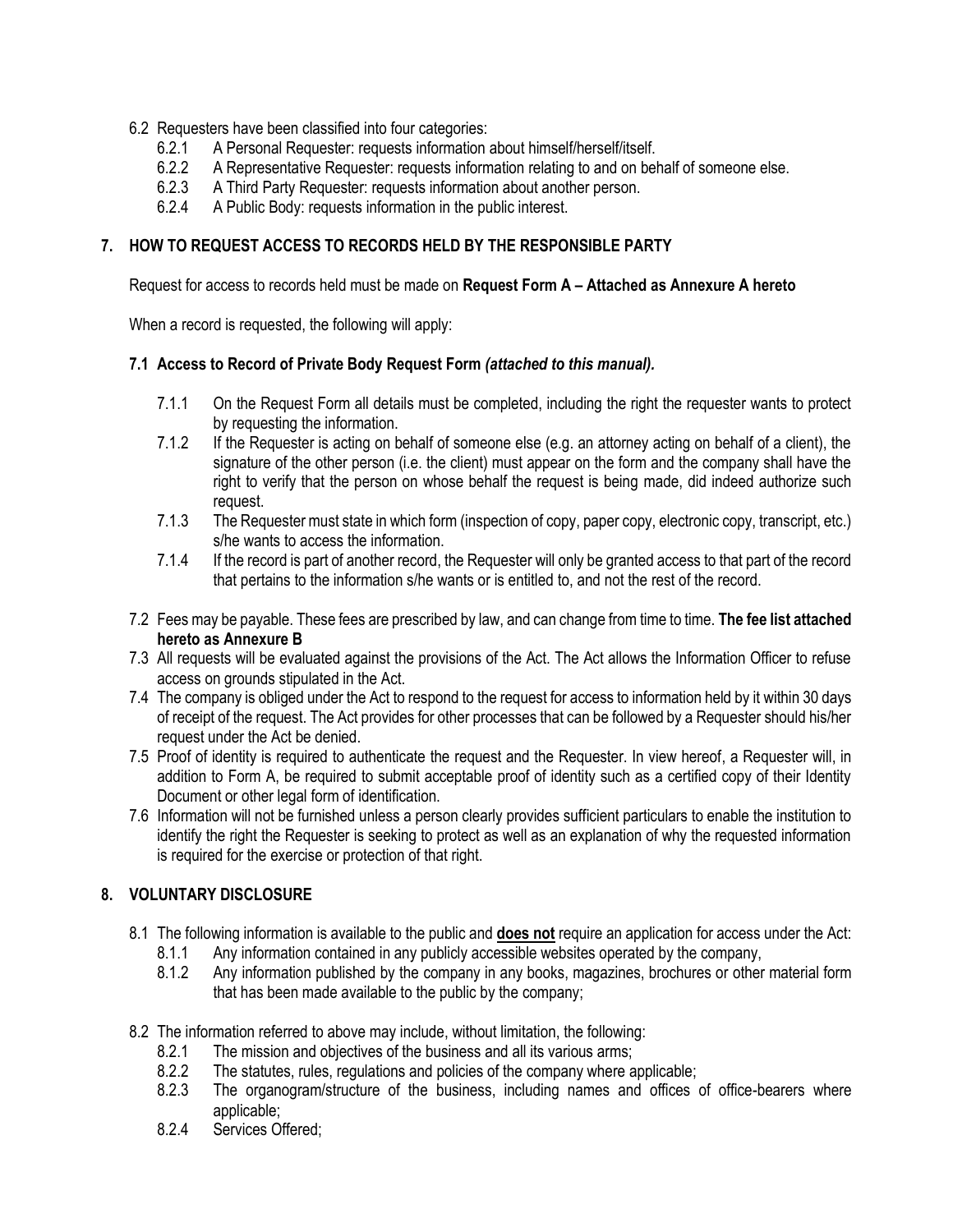- 8.3 The following personal information is available without recourse to the Act only if requested by the person that the information pertains **to directly** (i.e. the Requester is requesting access to his/her own personal information);
	- 8.3.1 Information of a Personal nature
	- 8.3.2 Financial statements relating to the Requester's financial obligations to or rights against the company;

#### **9. RECORDS AVAILABLE IN TERMS OF OTHER LEGISLATION**

- 9.1 Information is available in terms of the following legislation to the persons or entities specified in such legislation, as well as the specific protections offered by such laws. As legislation changes from time to time, and new laws may stipulate new procedures and scopes of access, this list should not be read as final and complete without recourse to amendments, if any, of the relevant legislation.
- 9.2 Business Legislation (including all regulations issued in terms of such legislation):
	- 9.2.1 The Companies Act 71 of 2008;
	- 9.2.2 Income Tax Act 58 of 1962;<br>9.2.3 Value Add Tax Act 89 of 199
	- Value Add Tax Act 89 of 1991:
	- 9.2.4 Labour Relations Act 66 of 1995;
	- 9.2.5 Basic Conditions of Employment Act 75 of 1997;
	- 9.2.6 Employment Equity Act 55 of 1998;
	- 9.2.7 Skills Development Levies Act 9 of 1999;
	- 9.2.8 Unemployment Insurance Act 63 of 2001;
	- 9.2.9 Electronic Communications and Transactions Act 25 of 2002;
	- 9.2.10 Telecommunications Act 103 of 1996;
	- 9.2.11 Electronic Communications Act 36 of 2005;
	- 9.2.12 Consumer Protection Act 68 of 2008;
	- 9.2.13 Broad-based Black Economic Empowerment Act 53 of 2003;
	- 9.2.14 National Credit Act 34 of 2005;
	- 9.2.15 Protection of Personal Information Act 4 of 2013;
	- 9.2.16 Promotion of Access to Information Act 2 of 2000;
	- 9.2.17 Occupational Health and Safety Act No. 85 of 1993;

#### **10. RECORDS HELD BY GOLDEN IMPALAS BUSH RESORT (PTY) LTD.**

Below is a list of the categories of records held by the Responsible Party.

PLEASE NOTE: The fact that a record type is listed here does not necessarily mean that the records therein will be disclosed. All access is subject to the evaluation processes outlined herein, which will be exercised in accordance with the requirements of the Act.

#### **10.1 Administration of the company:**

- Governance structures and personal data of governance office-bearers
- Internal rules, regulations and policies, minutes of meetings
- Financial records
- Contracts
- Partnerships, service providers, clients
- Employment equity data and BBBEE status
- Statutory and other licenses
- Marketing records.

#### **10.2 COMPANY Clients:**

- Client personal data
- Financial information
- Registration documents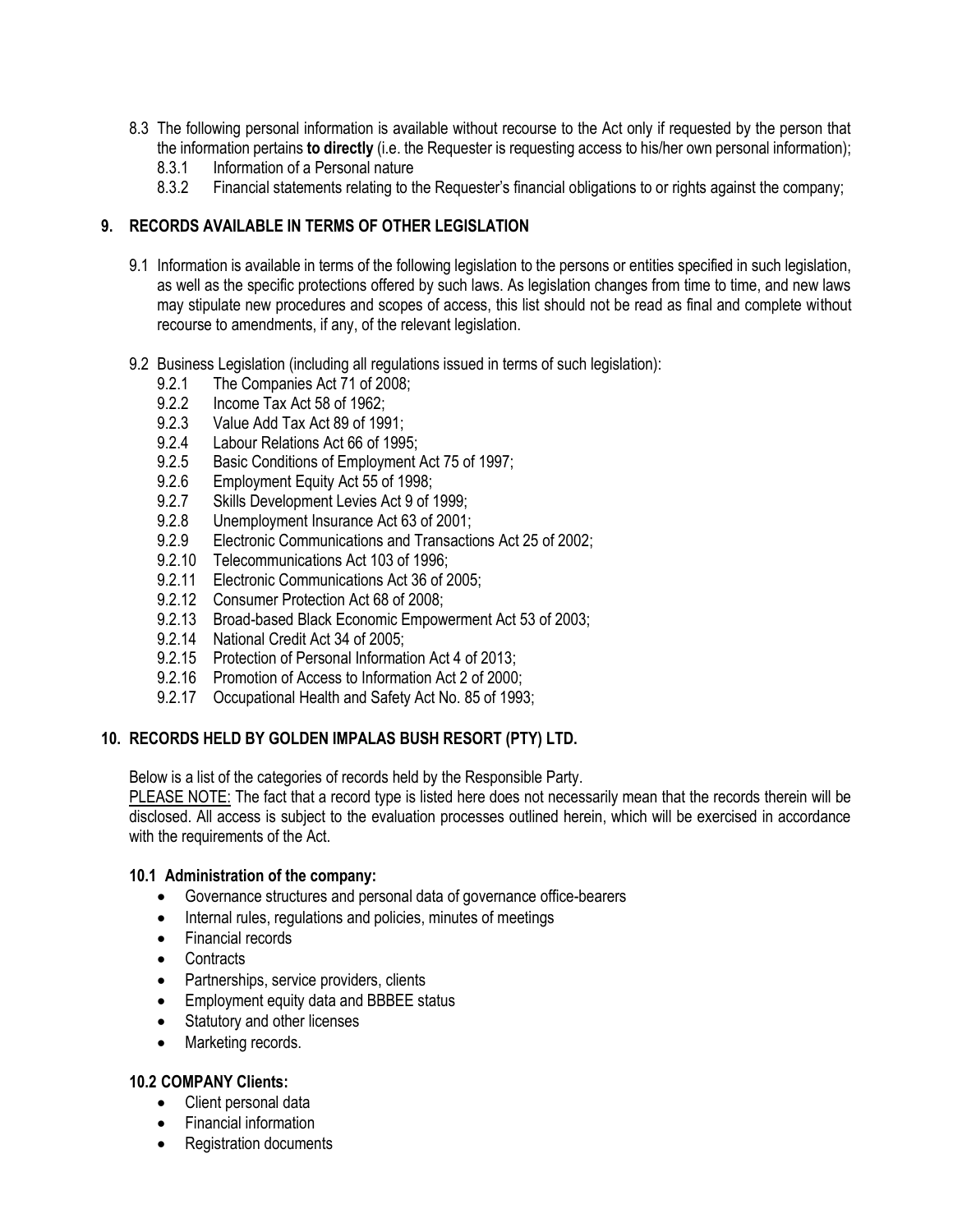#### **10.3 Staff:**

- Staff personal data including, but not limited to CV's, service history, performance reviews
- Job descriptions, pay scales
- Disciplinary hearings and verdicts

#### **10.4 The company's commercial activities:**

- Company-owned commercial companies
- Registered IP
- **10.5 Public benefit programmes:** 
	- Youth and women empowerment
	- BEE promotion.

#### **10.6 Technical records.**

- ICT infrastructure
- Physical infrastructure
- Construction blueprints

#### **10.7 Real property leased or owned by the company wholly or partly:**

- Property deeds, Leases and uses
- Third party rights

#### **10.8 Third party information other than the above.**

- Funders, donors, collaborators
- Clients and Suppliers

#### **11. COMPLIANCE BY PRIVATE BODIES WITH POPIA**

POPIA sets minimum conditions which all Responsible Parties must comply with so as to ensure that Personal Information is respected and protected. These minimum conditions are the Conditions for Lawful Processing

#### **11.1 Conditions for Lawful Processing**

Chapter 3 of POPI provides for the minimum Conditions for Lawful Processing of Personal Information by a Responsible Party. These conditions may not be derogated from unless specific exclusions apply as outlined in POPI. Below is a description of the eight Conditions for Lawful Processing as contained in POPI:

- 1. Accountability the Responsible Party has an obligation to ensure that there is compliance with POPI in respect of the Processing of Personal Information.
- 2. Processing limitation Personal Information must be collected directly from a Data Subject to the extent applicable; must only be processed with the consent of the Data Subject and must only be used for the purposes for which it was obtained.
- 3. Purpose specification Personal Information must only be processed for the specific purpose for which it was obtained and must not be retained for any longer than it is needed to achieve such purpose.
- 4. Further processing limitation further processing of Personal Information must be compatible with the initial purpose for which the information was collected.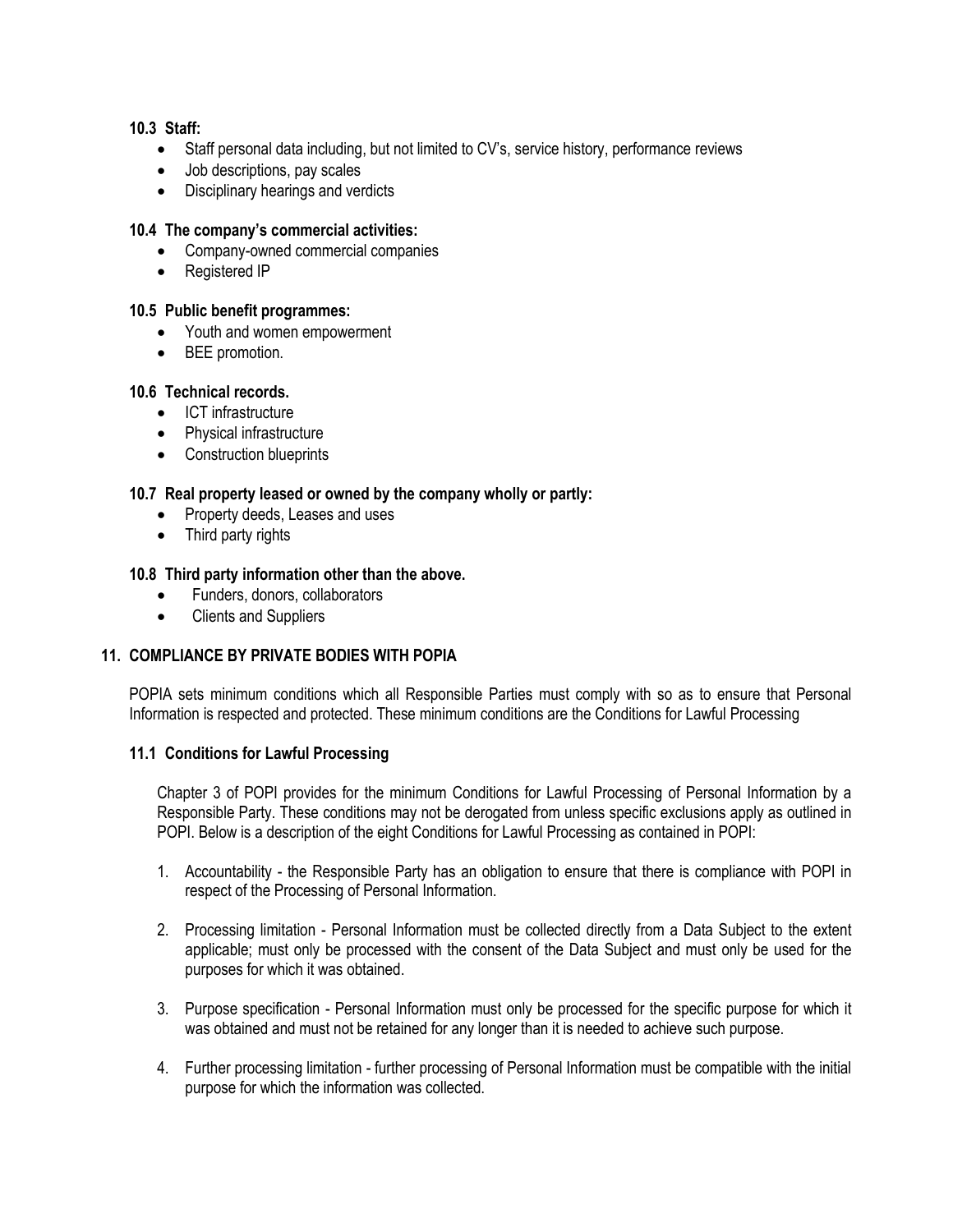- 5. Information quality the Responsible Party must ensure that Personal Information held is accurate and updated regularly and that the integrity of the information is maintained by appropriate security measures.
- 6. Openness there must be transparency between the Data Subject and the Responsible Party.
- 7. Security safeguards a Responsible Party must take reasonable steps to ensure that adequate safeguards are in place to ensure that Personal Information is being processed responsibly and is not unlawfully accessed.
- 8. Data Subject participation the Data Subject must be made aware that their information is being processed and must have provided their informed consent to such processing.

#### **11.2 Processing of Personal information**

Personal Information may only be processed for a specific purpose.

11.2.1 The Company shall under no circumstances use any personally identifiable information as obtained through its business activities, administrative or related process, for any other purpose but its disclosed intended purpose.

#### **11.3 Categories of Data Subjects and Personal Information/special Personal Information relating thereto.**

As per section 1 of POPIA, a Data Subject may either be a natural or a juristic person.

11.3.1 **Purpose of Processing a Data Subject's information** *(Identify and list purposes for the use of information – The below is not-exhaustive)*

The Company uses the Personal Information under its care in the following ways:

- Administration of clients, service providers and staff,
- Keeping of accounts and records
- Complying with tax and other laws
- 11.3.2 The Company may possess records relating to clients, suppliers, shareholders, contractors service providers, employees

| Data Subject                                     | Type of information                                                                                                                                                           | <b>Purpose</b>                                                                                                            |
|--------------------------------------------------|-------------------------------------------------------------------------------------------------------------------------------------------------------------------------------|---------------------------------------------------------------------------------------------------------------------------|
|                                                  |                                                                                                                                                                               |                                                                                                                           |
| <b>Clients</b>                                   | Business trading name, tax records, financial<br>records, confidential correspondences, trade<br>agreements and non-disclosure agreements,<br>sales and marketing information | Contract data captured on system<br>Contract securely locked in<br>steel<br>cabinet.<br>Access by authorized persons only |
| Contracted<br>service providers<br>and suppliers | Name, ID, contact detail, (corporate address<br>telephone number, financial, tax,<br>and<br>company related documents, confidential<br>correspondence.                        | Procurement records kept securely.                                                                                        |
| <b>Employees</b>                                 | Gender, race, marital status, language,<br>education information, tax and financial<br>information, ID, physical and postal address,<br>criminal behavior, health/ wellbeing  | Secured Personnel files.                                                                                                  |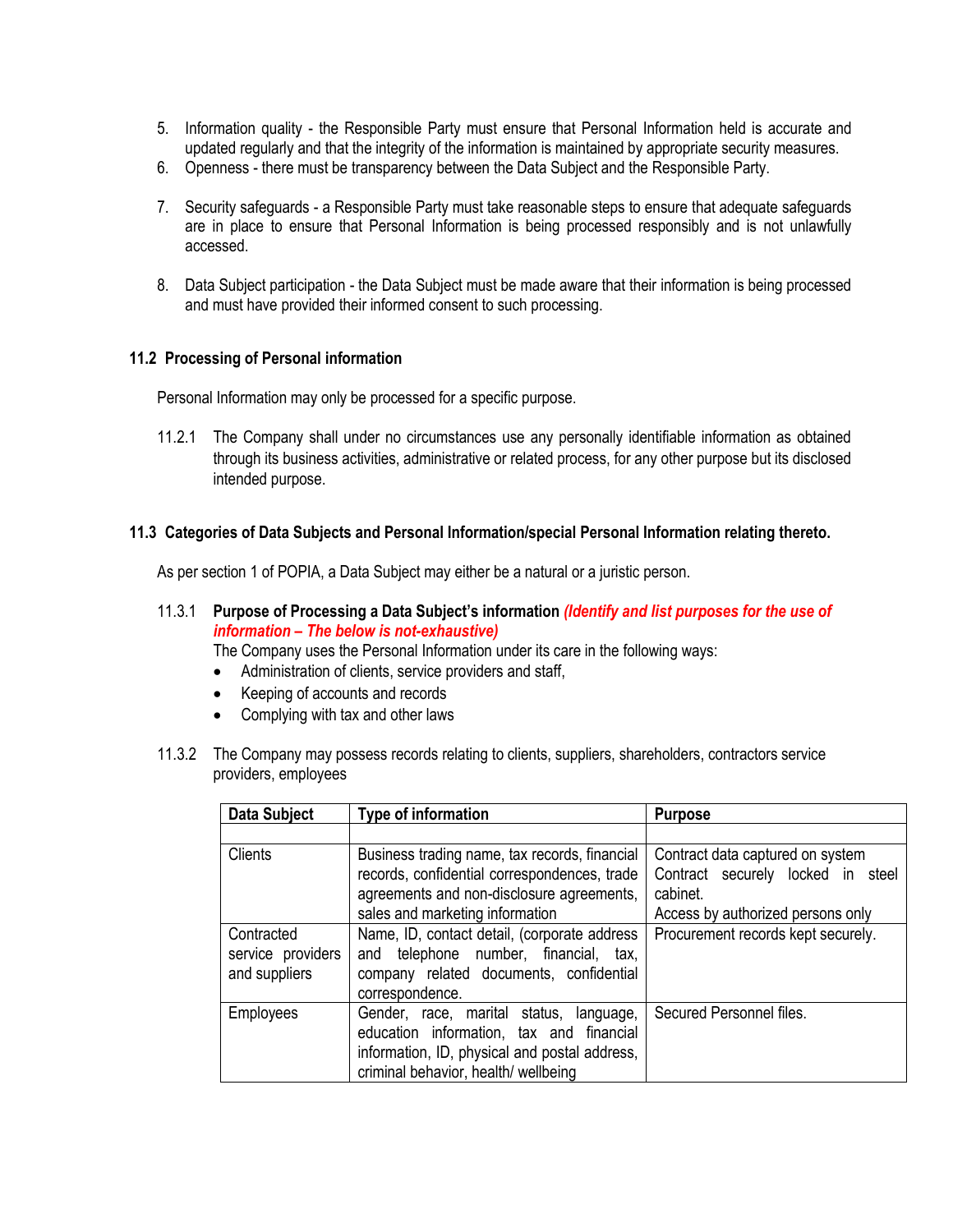#### **11.4 Categories of Recipients for Processing the personal information:**

- 11.4.1 Capturing and organizing of data
- 11.4.2 Storing of data
- 11.4.3 Sending of emails and other correspondence to clients
- 11.4.4 Conducting due diligence tests
- 11.4.5 General administration.

#### **11.5 Cross-border flows of Personal Information**

Section 72 of POPIA provides that Personal Information may only be transferred out of the Republic of South Africa under certain conditions. Personal Information may be transmitted transborder to Golden Impalas Bush Resort's suppliers in other countries, and Personal Information may be stored in data servers hosted outside South Africa, which may not have adequate data protection laws. Golden Impalas Bush Resort (Pty) Ltd. will endeavour to ensure that its dealers and suppliers will make all reasonable efforts to secure said data and personal information.

#### **12. Information Security Measures**

The company undertakes to institute and maintain the data protection measures to ensure confidentiality, integrity and availability of personal information under its care. Measures include but are not limited to Firewalls, virus protection software and updates, logistical and physical access control, secure setup of IT infrastructure.

#### **1. Access Control of Persons**

*Golden Impalas Bush Resort (Pty) Ltd.,* shall implement suitable measures in order to prevent unauthorized persons from gaining access to the data processing equipment where the data are processed.

#### **2. Data Media Control**

*Golden Impalas Bush Resort (Pty) Ltd.*, shall implement suitable measures to prevent the unauthorized manipulation of media, including reading, copying, alteration or removal of the data media used by the Company and containing personal data of students as in the case of COMPANY.

#### **3. Data Memory Control**

*Golden Impalas Bush Resort (Pty) Ltd.,* shall implement suitable measures to prevent unauthorized input into data memory and the unauthorized reading, alteration or deletion of stored data.

#### **4. User Control**

*Golden Impalas Bush Resort (Pty) Ltd.,* shall implement suitable measures to prevent its data processing systems from being used by unauthorized

persons by means of data transmission equipment.

#### **5. Access Control to Data**

*Golden Impalas Bush Resort (Pty) Ltd.,* represents that the persons entitled to use COMPANY' data processing system are only able to access the data within the scope and to the extent covered by their respective access permissions (authorization).

#### **6. Organization Control**

*Golden Impalas Bush Resort (Pty) Ltd.,* shall maintain its internal organization in a manner that meets the requirements of this Manual.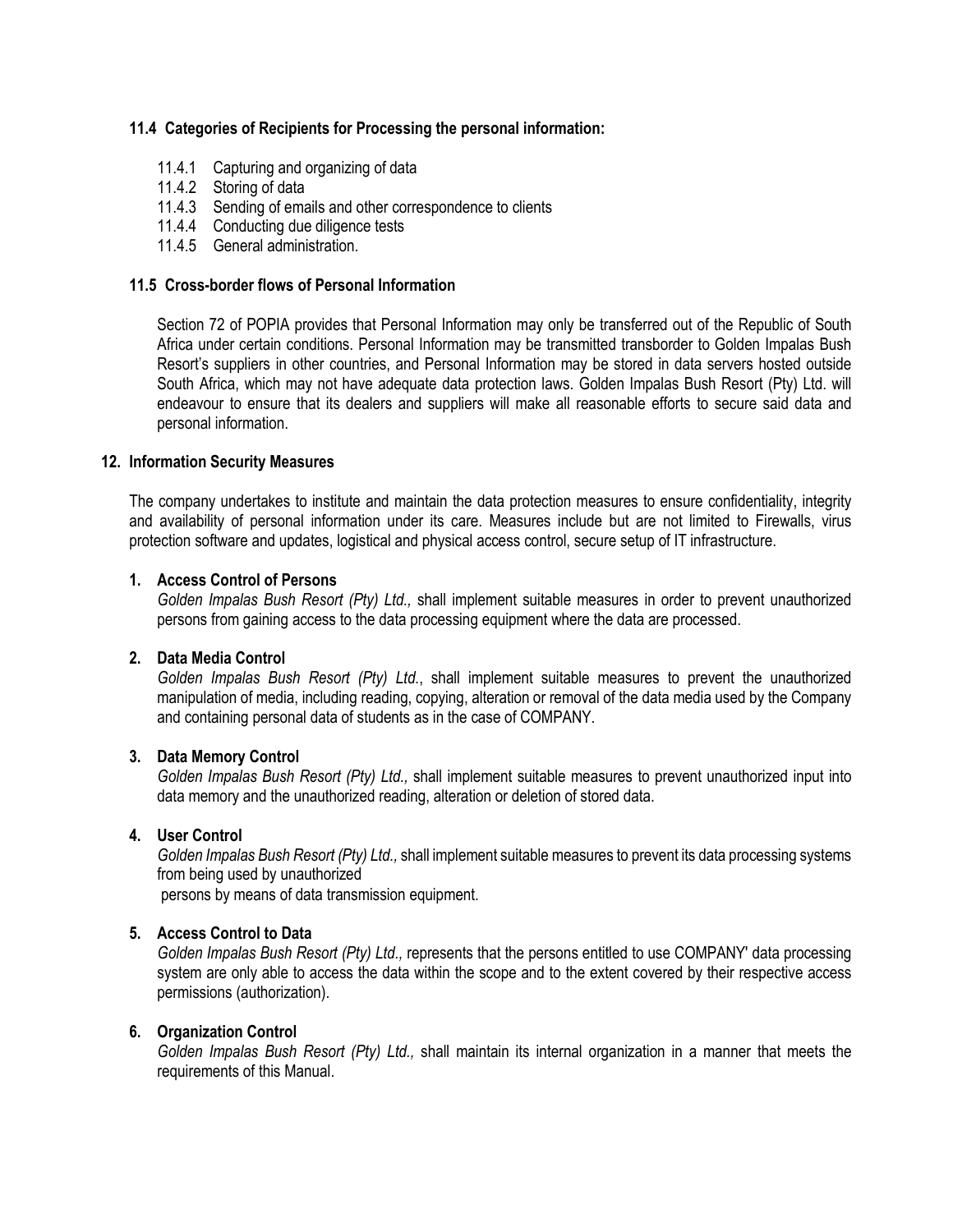#### **13. Objection to the Processing of Personal Information by a Data Subject**

Section 11 (3) of POPI and regulation 2 of the POPI Regulations provides that a Data Subject may, at any time object to the Processing of his/her/its Personal Information in the prescribed manner as set out in the Act. **Prescribed form attached hereto as Annexure C**

#### **14. Request for correction or deletion of Personal Information**

Section 24 of POPI and regulation 3 of the POPI Regulations provides that a Data Subject **may request** for their Personal Information to be corrected/deleted in the prescribed form. **Prescribed form attached hereto as Annexure D**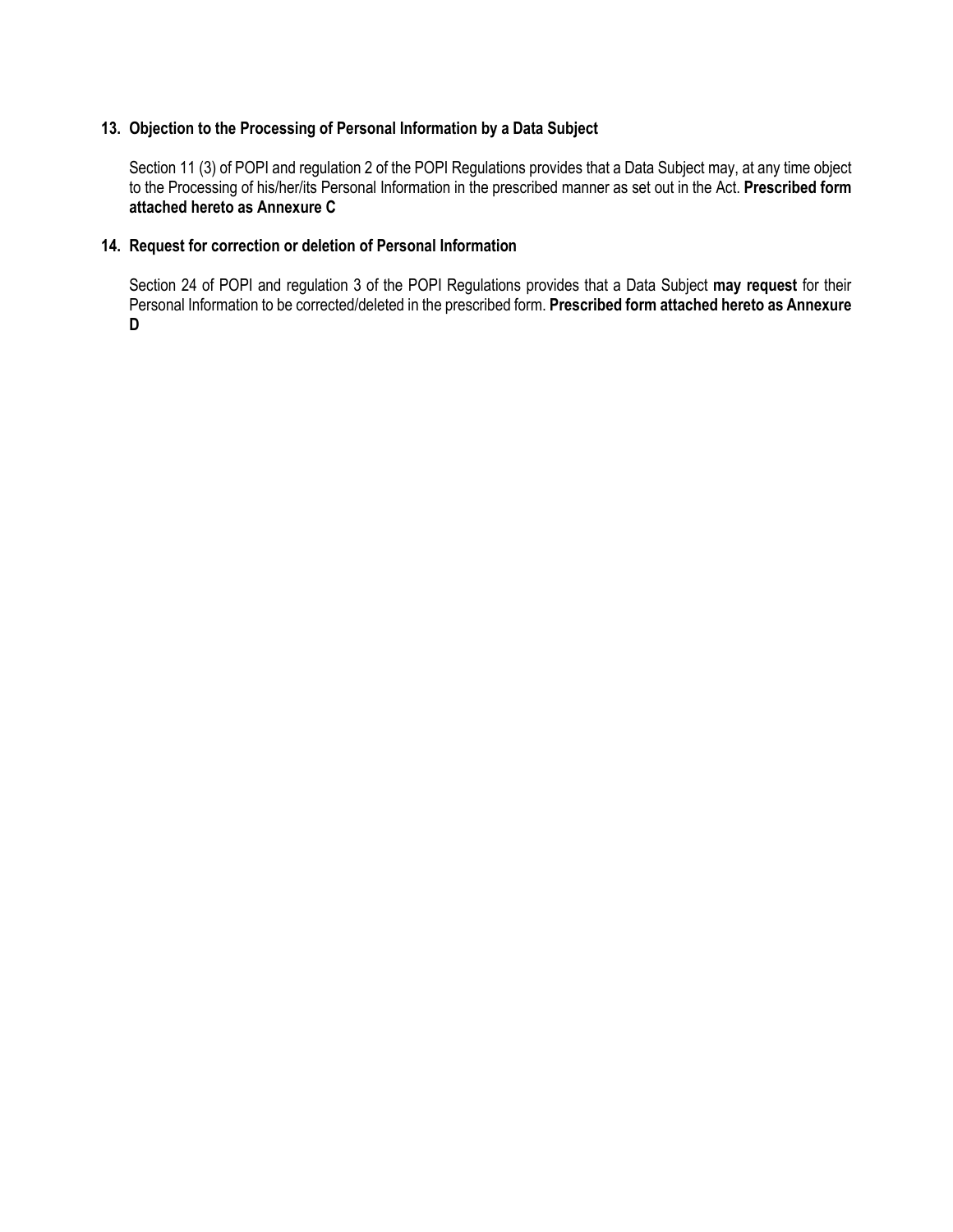

### **GOLDEN IMPALAS BUSH RESORT (PTY) LTD.**

**ANNEXURE A**

#### **ACCESS TO RECORD OF PRIVATE BODY REQUEST FORM**

(Section 53(1) of the Promotion of Access to Information Act, 2000 (Act No. 2 of 2000) (Regulation 10)

| PARTICULARS OF PERSON REQUESTING ACCESS TO A RECORD         |                                                                                                             |  |
|-------------------------------------------------------------|-------------------------------------------------------------------------------------------------------------|--|
|                                                             | The particulars of the person who requests access to the record must be given below.                        |  |
| $\bullet$                                                   | The address and/or fax number in the Republic to which the information is to be sent must be given.         |  |
| $\bullet$                                                   | Proof of the capacity in which the request is made, if applicable, must be attached.                        |  |
| <b>Full Names and Surname:</b>                              |                                                                                                             |  |
| <b>Identity Number:</b>                                     |                                                                                                             |  |
| <b>Postal Address:</b>                                      |                                                                                                             |  |
|                                                             |                                                                                                             |  |
| <b>Postal Code:</b>                                         |                                                                                                             |  |
| Fax Number:                                                 |                                                                                                             |  |
| <b>Telephone Number:</b>                                    |                                                                                                             |  |
| <b>Cellphone Number:</b>                                    |                                                                                                             |  |
| <b>Email Address:</b>                                       |                                                                                                             |  |
|                                                             | Capacity in which request is made, when made on behalf of another person (i.e. parent, guardian, attorney): |  |
|                                                             |                                                                                                             |  |
|                                                             | PARTICULARES OF PERSON ON WHOSE BEHALF THE REQUEST IS MADE                                                  |  |
| <b>Full Names and Surname:</b>                              |                                                                                                             |  |
| <b>Identity Number:</b>                                     |                                                                                                             |  |
| <b>Postal Address:</b>                                      |                                                                                                             |  |
|                                                             |                                                                                                             |  |
| <b>Postal Code:</b>                                         |                                                                                                             |  |
| <b>Fax Number:</b>                                          |                                                                                                             |  |
| <b>Telephone Number:</b>                                    |                                                                                                             |  |
| <b>Cellphone Number:</b>                                    |                                                                                                             |  |
| <b>Email Address:</b>                                       |                                                                                                             |  |
| <b>PARTICULARS ON RECORD</b>                                |                                                                                                             |  |
| Description of record or relevant part of the record:<br>1. |                                                                                                             |  |
|                                                             |                                                                                                             |  |
|                                                             |                                                                                                             |  |
|                                                             |                                                                                                             |  |
|                                                             |                                                                                                             |  |
|                                                             |                                                                                                             |  |
|                                                             |                                                                                                             |  |
| Reference number, if available/applicable:<br>2.            |                                                                                                             |  |
|                                                             |                                                                                                             |  |
|                                                             |                                                                                                             |  |
| Any further particulars of record:<br>3.                    |                                                                                                             |  |
|                                                             |                                                                                                             |  |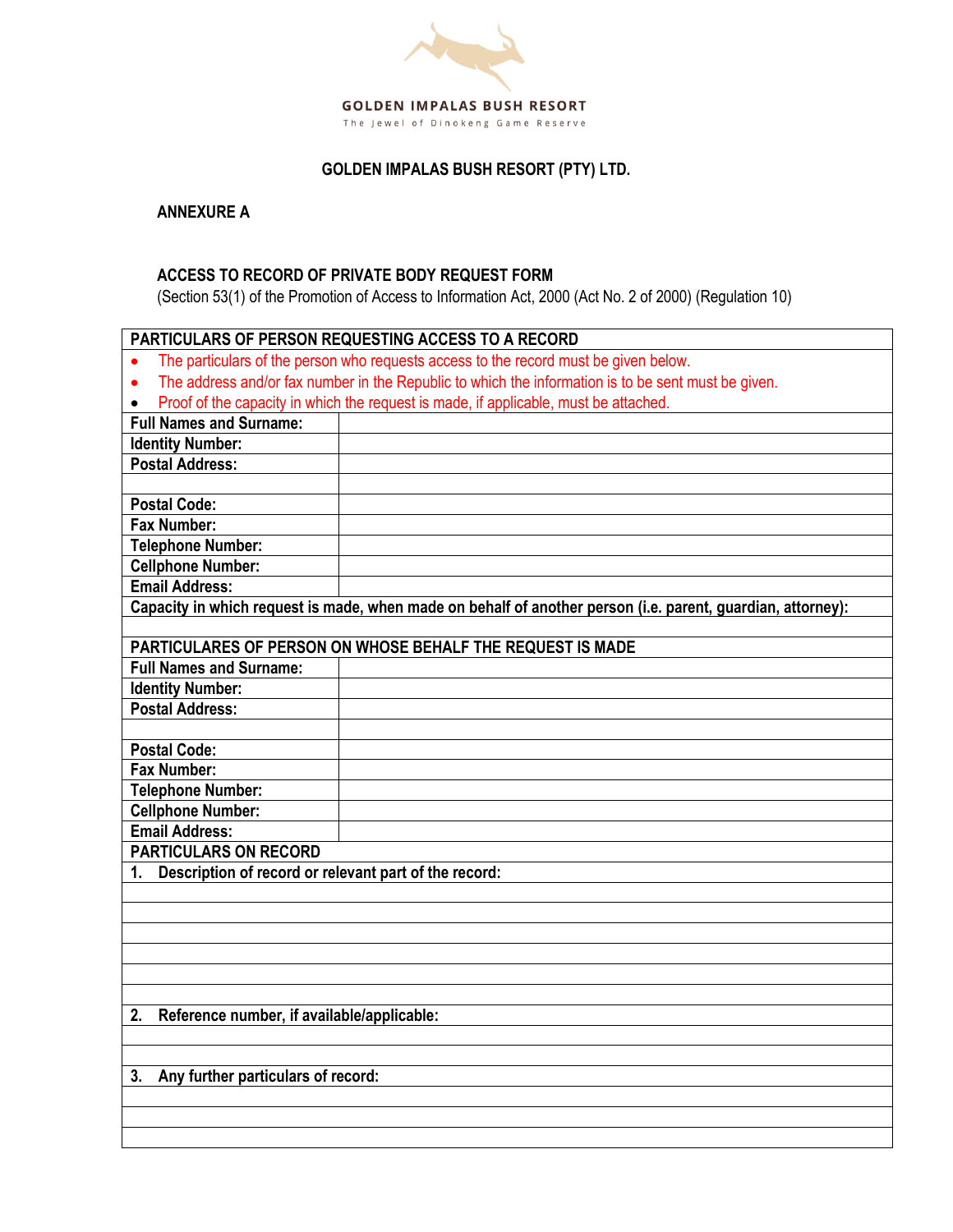| -- |  |        |  |
|----|--|--------|--|
|    |  |        |  |
|    |  | ×      |  |
|    |  |        |  |
|    |  | $\sim$ |  |

**Fees are calculated based on actual cost of finding and providing the information.**

- A Request for access to a record, other than a record containing personal information about yourself, will be processed only after a request fee has been paid.
- You will be notified of the amount required to be paid as the request fee.
- The fee payable for access to a record depends on the form in which access is required and the reasonable time required to search for and prepare a record.
- If you qualify for exemption for the payment of any fee, please state the reason for exemption. Reason for exemption from payment of fees:

#### **FORM OF ACCESS TO RECORD IF YOU ARE PREVENTED BY A DISABILITY**

| If you are prevented by a disability to read, view or listen to the record in the form of access provided for in 1 to 5 |
|-------------------------------------------------------------------------------------------------------------------------|
| below, state your disability and indicate in which form the record is required. Mark the appropriate box with an X      |
| <b>STATE DISABILITY:</b>                                                                                                |

- **1. If the record is in written or printed form:** 
	- Copy of Record
	- Inspection of Record
- **2. If the record consists of visual images (this includes photographs, slides, video recordings, computergenerated images, sketches, ect):**
	- View the copy of the images
	- Transcription of the images
- **3. If the record consists of recorded words or information which can be reproduced in sound:**
	- Listen to the soundtrack (audio cassette)
	- Transcription of the soundtrack (written or printed document)
- **4. If record is held on computer or in electronic or machine-readable form:**
- Printed copy of record
- Printed copy of information derived from the record
- Copy in computer readable form

If you request a copy or transcription of the record (above), do you wish the copy or transcription to be posted to you? (**Please Note:** Postage is payable)

Please circle: **YES/NO**

**PARTICULARS OF RIGHT TO BE EXERCISED OR PROTECTED** 

**1. Indicated which right is to be exercised or protected:**

**2. Explain why the record requested is required for the exercise or protection of the aforementioned right:** 

#### **NOTICE OF DECISION REGARDING FOR ACCESS**

You will be notified in writing whether your request has been approved / denied. If you wish to be informed in another manner, please specify the manner and provide the necessary particulars to enable compliance with your request.

**APPLICANT SIGNATURE: \_\_\_\_\_\_\_\_\_\_\_\_\_\_\_\_\_\_\_\_\_\_\_\_\_\_\_\_\_\_\_\_\_\_\_\_\_\_\_\_**

| Signed at |  |
|-----------|--|
|-----------|--|

 $\mathsf{this}\ \mathsf{day} \qquad \qquad \mathsf{of} \qquad \qquad \mathsf{year}$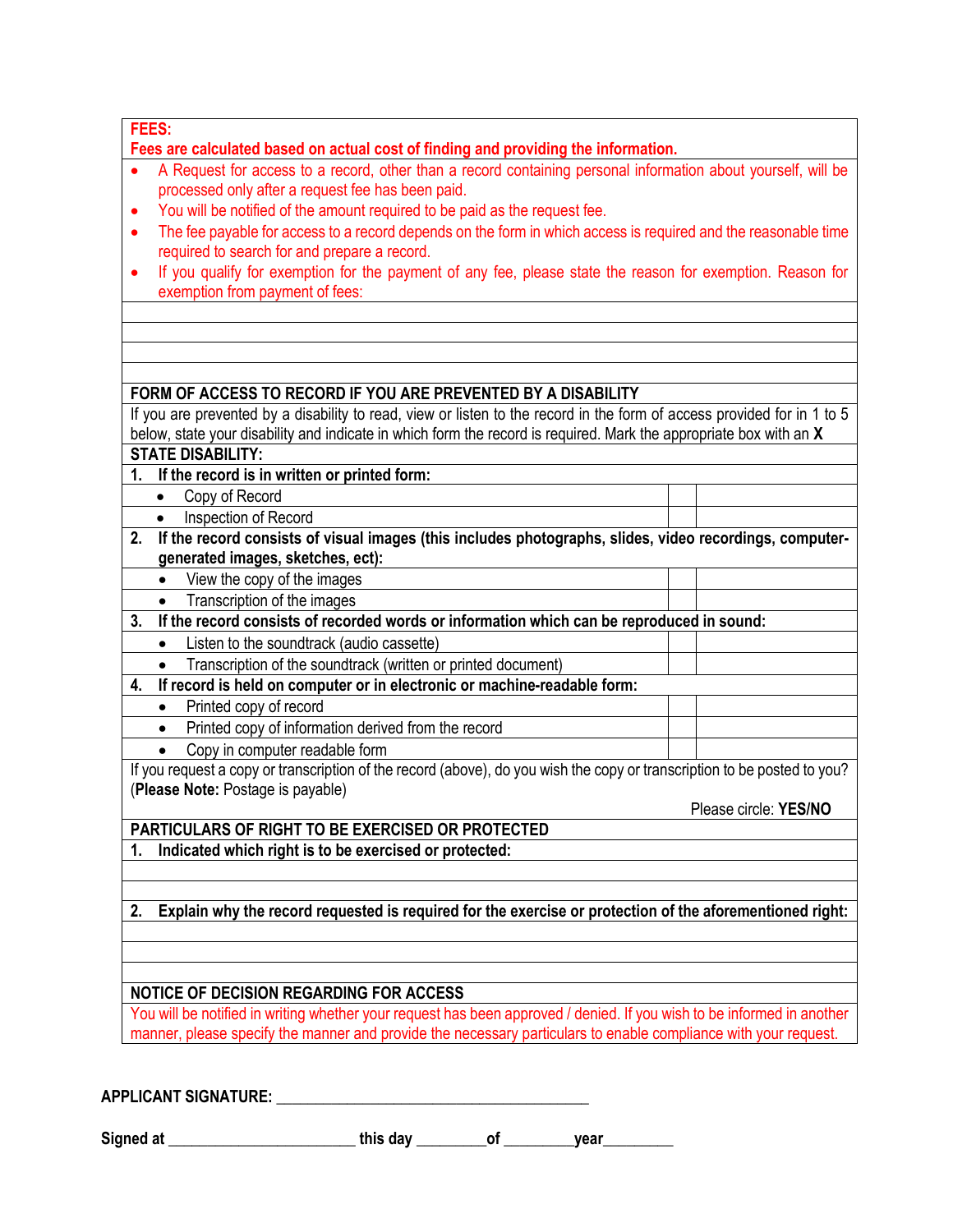#### **REQUEST FEES ANNEXURE B**

Section 54 of the Act entitles a Public Body to levy a prescribed request fee to a Requester before further processing the request. The fees that may be charged have been published by the Minister of Justice and Constitutional Development and are displayed below.

According to POPIA a RP is entitled to levy a prescribed fee for the provision of PI about the DS in its possession.

|     | 1. ACCESS FEES FOR REPRODUCTION                                                                        |                   |
|-----|--------------------------------------------------------------------------------------------------------|-------------------|
| 1.1 | For every photocopy of an A4-size page or part thereof                                                 | R <sub>1.10</sub> |
| 1.2 | For every photocopy of an A4-size page or part thereof held on a computer or in electronic or machine- | R <sub>0.75</sub> |
|     | readable form                                                                                          |                   |
|     | 1.3 For a copy in a computer-readable form on memory stick                                             | R7.50             |
| 1.4 | For a copy in a computer-readable form on compact disc                                                 | R70.00            |
| 1.5 | For a transcription of visual images for an A4-size page or part thereof                               | R40.00            |
| 1.6 | For a copy of visual images                                                                            | R60.00            |
| 1.7 | For a transcription of an audio record for an A4-size page or part thereof                             | R20.00            |
|     | 1.8 For a copy of an audio record                                                                      | R30.00            |
|     | 2. ACCESS FEE FOR TIME SPENT                                                                           |                   |
| 2.1 | The time reasonably required to search for the record for disclosure and preparation                   | R30.00/hr or      |
|     |                                                                                                        | part thereof      |
|     |                                                                                                        |                   |
|     | 3. REQUEST FEE                                                                                         |                   |
| 3.1 | For a request for access to a record by a person other than a personal Requestor                       | R50.00            |
|     |                                                                                                        |                   |
|     | 4. DEPOSIT                                                                                             |                   |
| 4.1 | One third of the access fee is payable as a deposit by the Requester                                   | 4.1               |
|     | 5. POSTAL FEE                                                                                          |                   |
| 5.1 | When a copy of a record must be posted to the Requestor                                                | R9.75             |
|     | <b>6. APPEAL FEES</b>                                                                                  |                   |
| 6.1 | For lodging an internal appeal against the refusal of a request for access to a record                 | R50.00            |
|     |                                                                                                        |                   |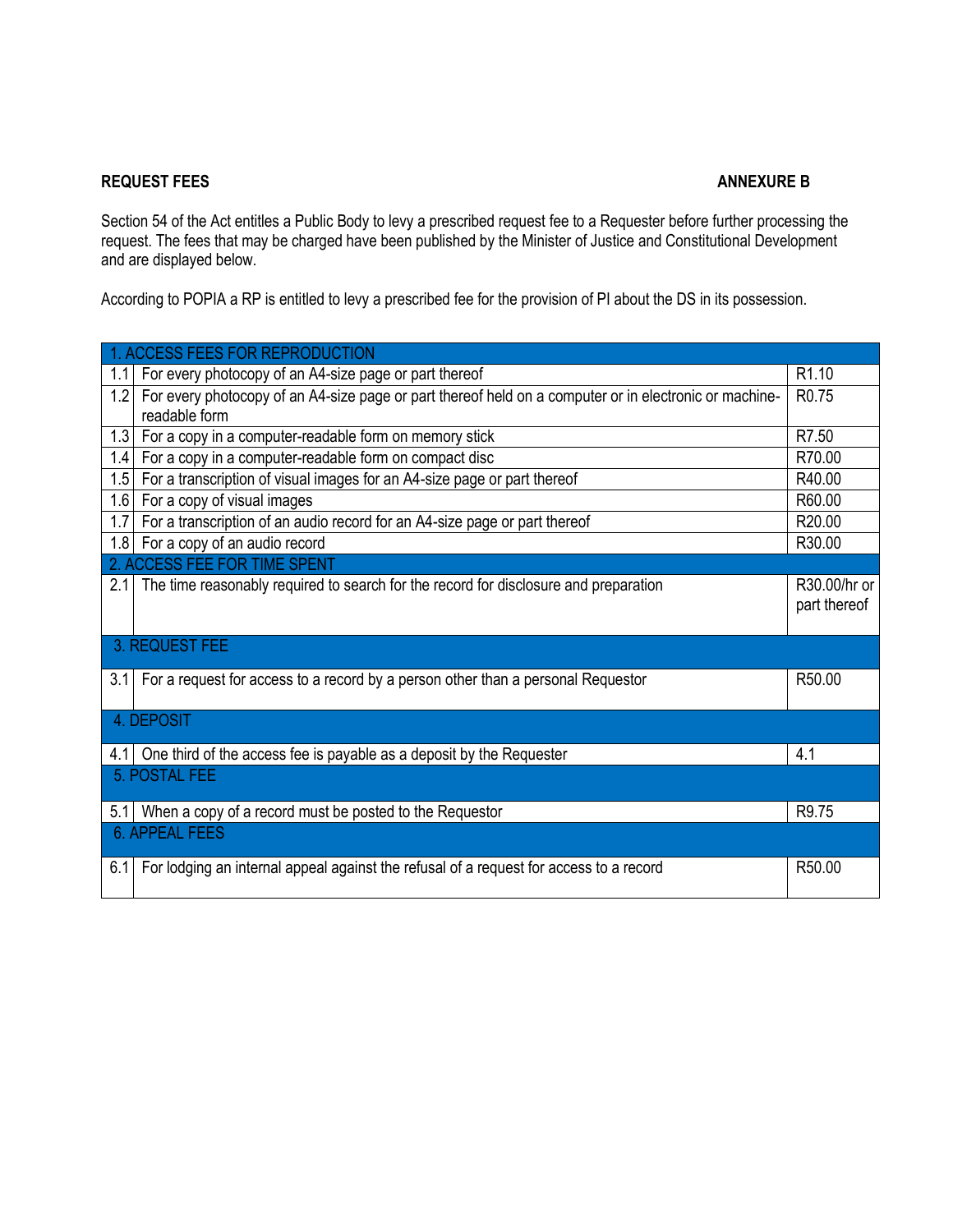#### **ANNEXURE C**

#### **Objection to the Processing of Personal Information in terms of Section 11(3) of theProtection of Personal Information Act, 2013. Regulations Relating to The Protection of Personal Information, 2018**

#### **Note:**

- 1 Affidavits or other documentary evidence as applicable in support of the objection may be attached.
- 2 If the space provided for in this Form is inadequate, submit information as an Annexure to this Form and sign each page.
- 3 Complete as is applicable

| Α                                                      | <b>DETAILS OF DATA SUBJECT</b>                                                                                            |
|--------------------------------------------------------|---------------------------------------------------------------------------------------------------------------------------|
| Name(s) and surname/registered nameof<br>data subject: |                                                                                                                           |
| Unique Identifier/Identity Number                      |                                                                                                                           |
| Residential, postal or business address:               |                                                                                                                           |
| Contact number(s):                                     |                                                                                                                           |
| Fax number/E-mail address:                             |                                                                                                                           |
| B                                                      | <b>DETAILS OF RESPONSIBLE PARTY</b>                                                                                       |
| Name(s) and surname/registered nameof<br>data subject: |                                                                                                                           |
| Residential, postal or business address:               |                                                                                                                           |
| Contact number(s):                                     |                                                                                                                           |
| Fax number/E-mail address:                             |                                                                                                                           |
| C                                                      | <b>REASONS FOR OBJECTION IN TERMS OF SECTION</b><br>11(1)(d) to (f) (Please provide detailed reasons forthe<br>objection) |
|                                                        |                                                                                                                           |

| Signed at<br>this | day of | n,<br>∽~ |
|-------------------|--------|----------|
|-------------------|--------|----------|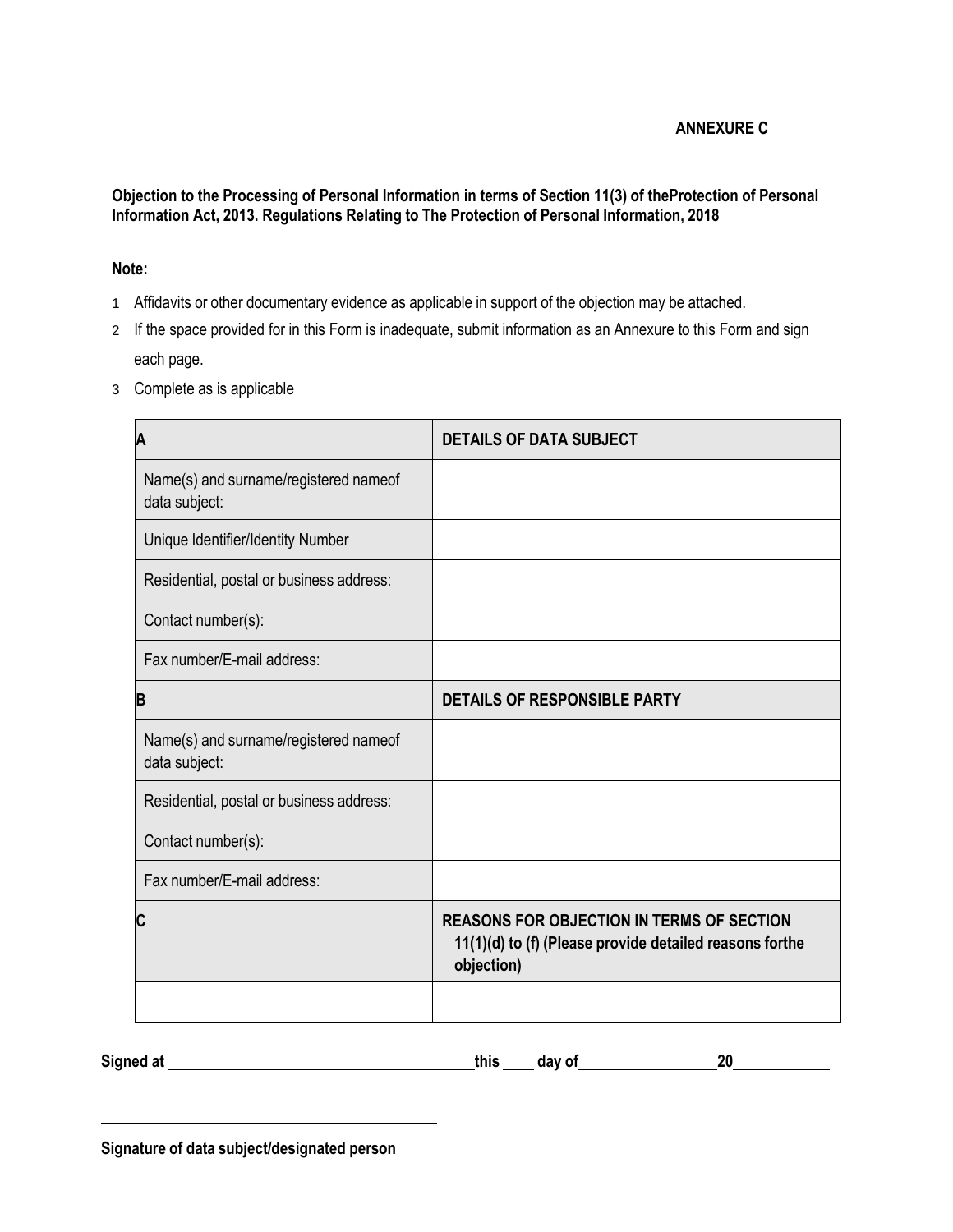#### **ANNEXURE D**

**Request for Correction or Deletion of Personal Information or Destroying or Deletionof Record of Personal Information in terms of Section 24(1) of the Protection of Personal Information Act, 2013 Regulations Relating to the Protection of Personal Information, 2018**

**Note:**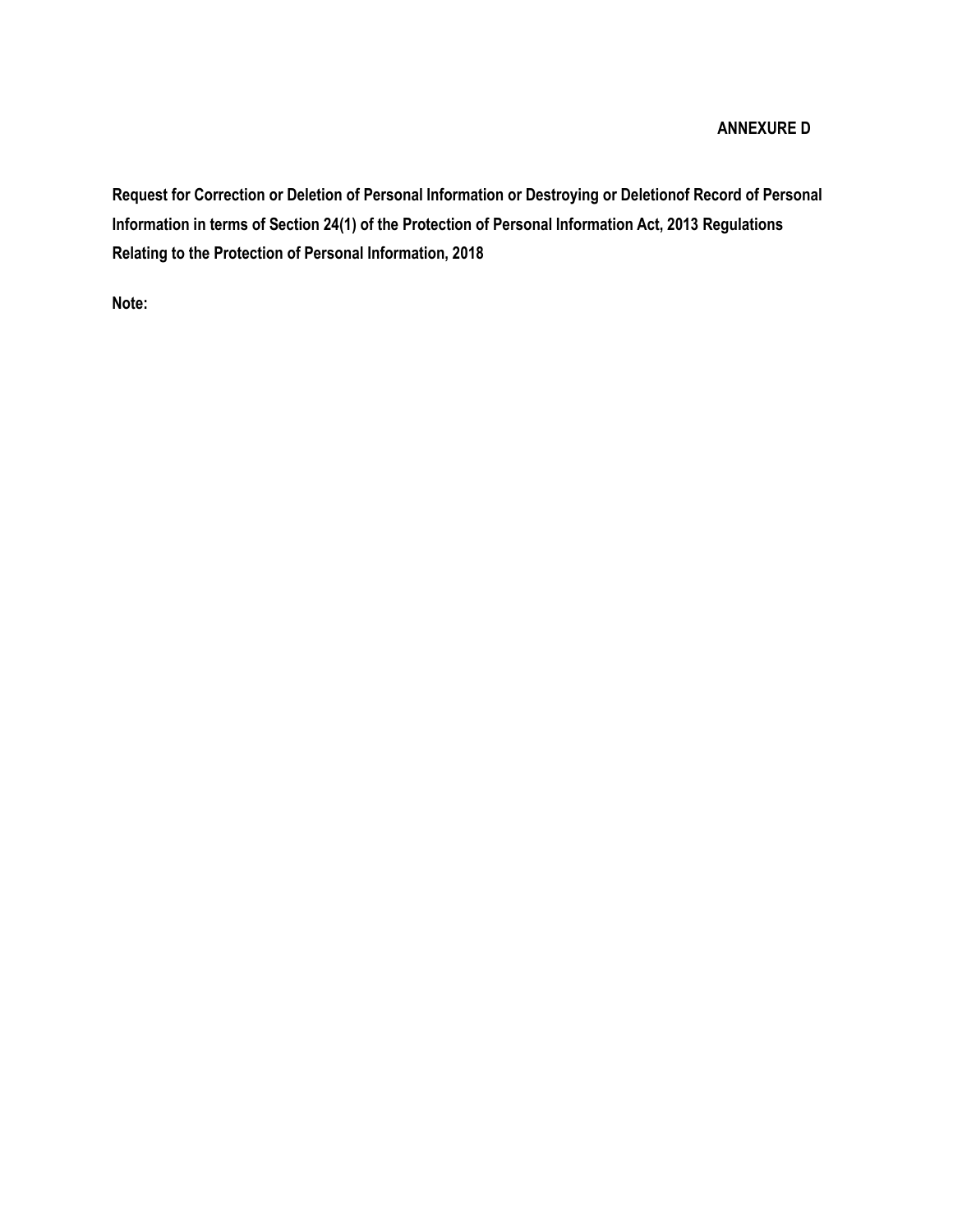- 1. Affidavits or other documentary evidence as applicable in support of the request may be attached.
- 2. If the space provided for in this Form is inadequate, submit information as an Annexure to this Formand sign each page.
- 3. Complete as is applicable.

Mark the appropriate box with an "x".Request

for:

- □ Correction or deletion of the personal information about the data subject which is in possession orunder the control of the responsible party.
- □ Destroying or deletion of a record of personal information about the data subject which is in possession or under the control of the responsible party and who is no longer authorised to retainthe record of information

| <b>Details of Data Subject</b>                                                                                     |
|--------------------------------------------------------------------------------------------------------------------|
|                                                                                                                    |
|                                                                                                                    |
|                                                                                                                    |
|                                                                                                                    |
|                                                                                                                    |
| <b>DETAILS OF RESPONSIBLE PARTY</b>                                                                                |
|                                                                                                                    |
|                                                                                                                    |
|                                                                                                                    |
|                                                                                                                    |
|                                                                                                                    |
| Reasons for Objection in Terms of Section11(1)(D) to<br>(F) (Please Provide Detailed Reasons for The<br>Objection) |
|                                                                                                                    |